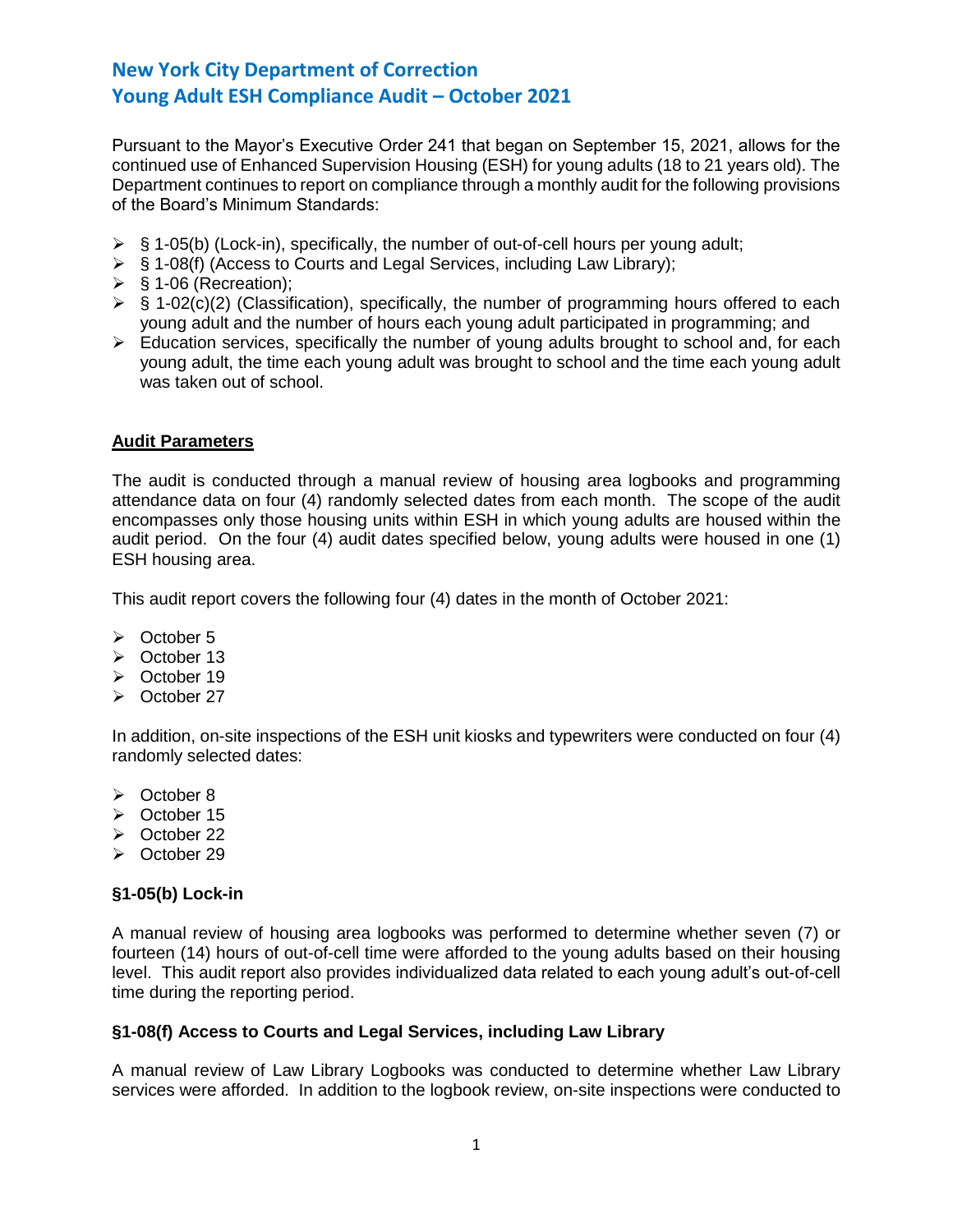determine if the kiosks and typewriters located within the young adult ESH housing area were operational.

### **§1-06 – Recreation**

A manual review of housing area logbooks was conducted to determine whether one (1) hour of outdoor recreation was afforded.

#### **§1-02(c)(2) (Classification), Provision of Programming**

A manual review of programming attendance data was conducted to determine the number of programming hours offered to each young adult and the number of hours each young adult **chose to** participate in programming.

## **Education**

A review was conducted to determine the number of young adults enrolled in educational services, whether they were provided with educational learning packets, and whether they **chose to** complete and return the educational learning packets.

## **Audit Findings**

#### **§1-05(b) Lock-in**

All young adults in ESH are afforded lock-out based on their housing level: seven (7) hours for Level II and fourteen (14) hours for Level III. On all four (4) dates audited, institutional lock-out and lock-in were not consistently recorded in the Lock-In/Out Logbook for each of the levels.

All young adults in ESH are housed in single occupancy cells within their respective housing area. Each ESH housing area consists of multiple single occupancy cells located on two (2) tiers – the lower tier and the upper tier. Young adults in Level II are afforded seven (7) hours of lock-out time each day. For each young adult in this level, the specific time that he locks out depends on his tier's lock-out schedule. For example, one (1) day the lower tier locks out in the am and the upper tier locks out in the pm. The following day the upper tier locks out in the am and the lower tier locks out in the pm. Regardless of the lock-out schedule for ESH young adults in Levels II, they are all afforded seven (7) hours of lock-out time on any given day. Young adults in Level III, who are afforded fourteen (14) hours of lock-out time, are not subject to a tier lock-out schedule. Young adults in Level III are all afforded lock-out during both the am and pm hours, regardless of the tier in which they are housed. On any given day, a young adult may be out to court or transferred in or out of the ESH Unit. These young adults may not be included in the out-of-cell time reporting.

Please note that the Department ceased operating young adult ESH Level 1 in April 2021.

#### Level II

Young adults in Level II are afforded seven (7) hours of out-of-cell time each day. Listed below is individualized data related to each young adult's total out-of-cell time in Level II, based on a manual review of the Lock-In/Out Logbook, for the audit dates. The out-of-cell time is the hours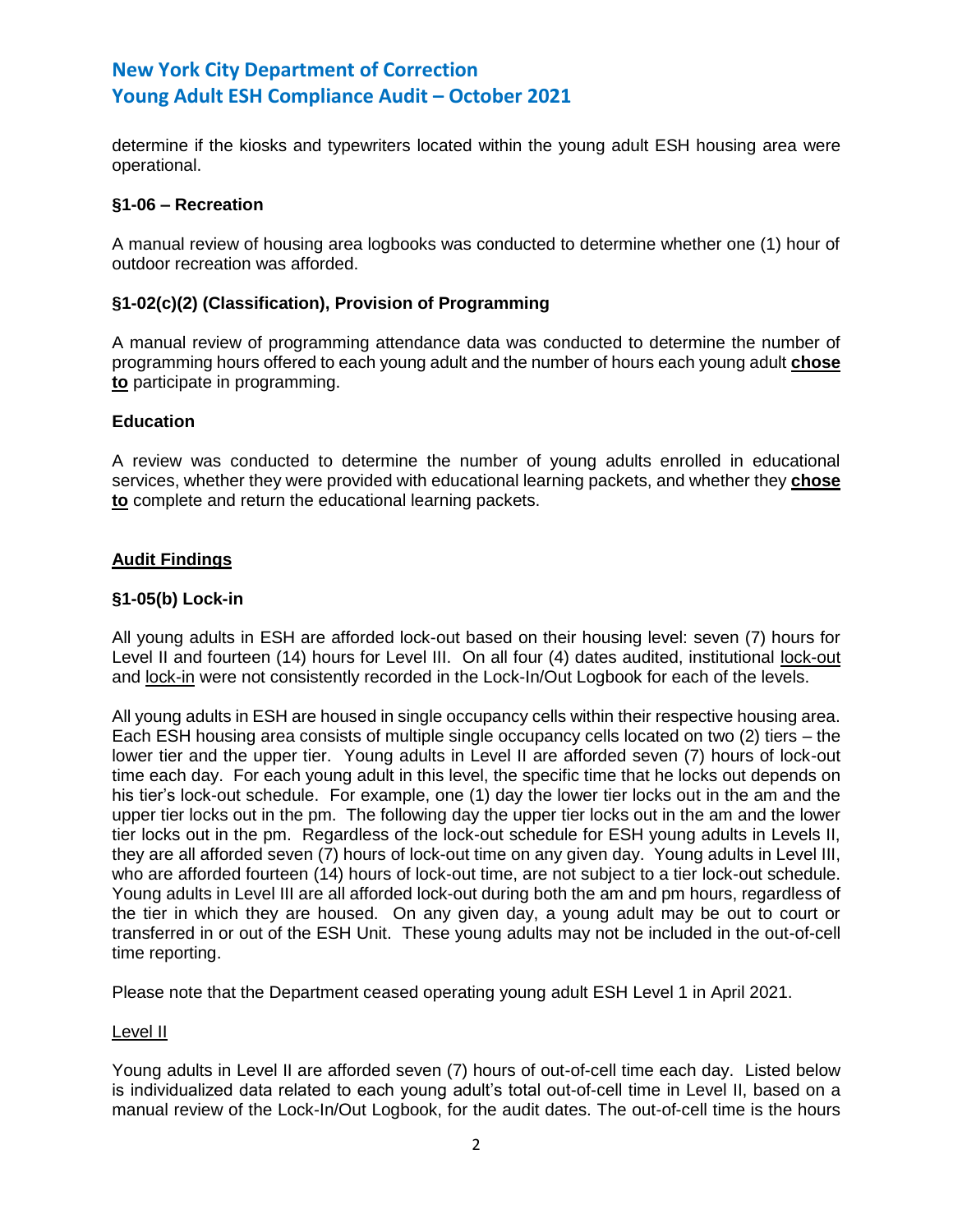each day that a young adult **chooses to** be out of his cell during institutional lock-out periods. The data reflects the young adults present in the unit for the institutional lock-outs on each audit date.

### **October 5, 2021**

There were twelve (12) young adults in Level II. The total afforded lock-in/out times and tier locations for all of the twelve (12) young adults could not be determined because the facility was unable to locate the Logbook.

#### **October 13, 2021**

There were eleven (11) young adults in Level II; their out-of-cell times on this audit date were:

- 1. 7 hours (Upper Tier)
- 2. 7 hours (Lower Tier)
- 3. 7 hours (Lower Tier)
- 4. 7 hours (Lower Tier)
- 5. 7 hours (Lower Tier)
- 6. 2 hours 27 minutes; young adult **chose not** to participate in the majority of afforded outof-cell time (Upper Tier)
- 7. 7 hours (Lower Tier)
- 8. 7 hours (Lower Tier)
- 9. 7 hours (Upper Tier)
- 10. 7 hours 20 minutes (Upper Tier)

On this audit date, one (1) Upper Tier young adult **chose not** to participate in all afforded out-ofcell time.

## **October 19, 2021**

There were twelve (12) young adults in Level II; their out-of-cell times on this audit date were:

- 1. 6 hours (Upper Tier)
- 2. 6 hours (Lower Tier)
- 3. 6 hours (Lower Tier)
- 4. 1 hour 45 minutes; young adult **chose not** to participate in the majority of afforded out-ofcell time (Lower Tier)
- 5. 6 hours (Lower Tier)
- 6. 1 hour; young adult **chose not** to participate in the majority of afforded out-of-cell time (Upper Tier)
- 7. 5 hours 45 minutes (Lower Tier)
- 8. 6 hours (Lower Tier)
- 9. 7 hours 45 minutes (Upper Tier)
- 10. 3 hours; young adult **chose not** to participate in the majority of afforded out-of-cell time (Lower Tier)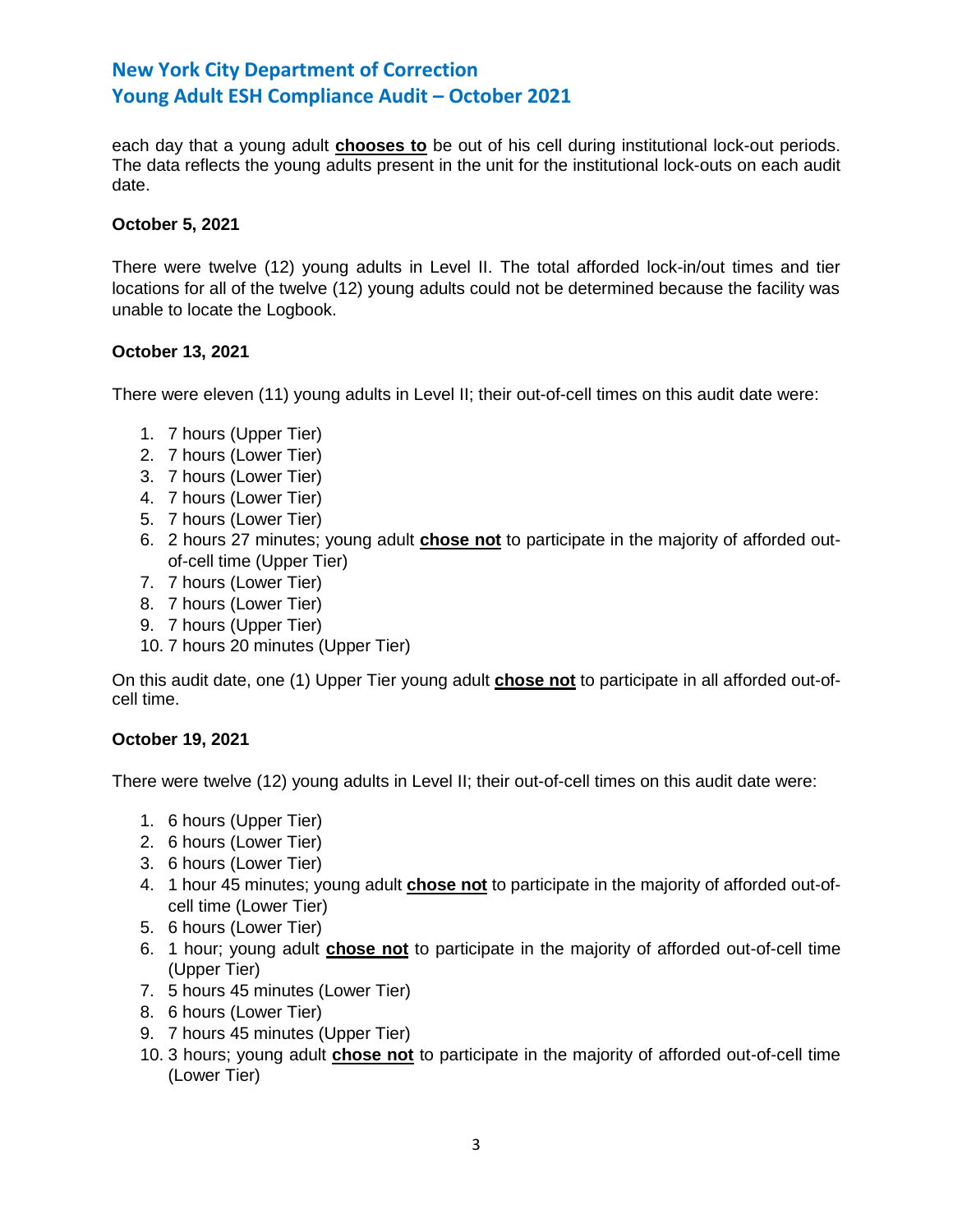On this audit date, two (2) Upper Tier young adults **chose not** to participate in all afforded out-ofcell time.

## **October 27, 2021**

There were thirteen (13) young adults in Level II; their out-of-cell times on this audit date were:

- 1. 1 hour 35 minutes; young adult **chose not** to participate in the majority of afforded out-ofcell time (Upper Tier)
- 2. 3 hours 15 minutes; young adult **chose not** to participate in the majority of afforded outof-cell time (Lower Tier)
- 3. 5 hours (Lower Tier)
- 4. 6 hours (Lower Tier)
- 5. 2 hours 25 minutes; young adult **chose not** to participate in the majority of afforded outof-cell time (Upper Tier)
- 6. 2 hours 15 minutes; young adult **chose not** to participate in the majority of afforded outof-cell time (Lower Tier)
- 7. 5 hours (Upper Tier)
- 8. 5 hours (Lower Tier)
- 9. 3 hours; young adult was out to court during the majority of afforded out-of-cell time (Upper Tier)
- 10. 6 hours (Lower Tier)
- 11. 2 hours 15 minutes; young adult **chose not** to participate in the majority of afforded outof-cell time (Lower Tier)
- 12. 5 hours (Upper Tier) 3 hours 15 minutes; young adult **chose not** to participate in the majority of afforded outof-cell time (Lower Tier)

## Level III

Young adults in Level III are afforded fourteen (14) hours of out-of-cell time each day. Listed below is individualized data related to each young adult's total out-of-cell time in Level III, based on a manual review of the Lock-In/Out Logbook, for the audit dates. The out-of-cell time is the hours each day that a young adult **chooses to** be out of his cell during institutional lock-out periods. The data reflects the young adults present in the unit for the institutional lock-outs on each audit date.

## **October 5, 2021**

There were no young adults in Level III on this audit date.

## **October 13, 2021**

There were no young adults in Level III on this audit date.

## **October 19, 2021**

There were no young adults in Level III on this audit date.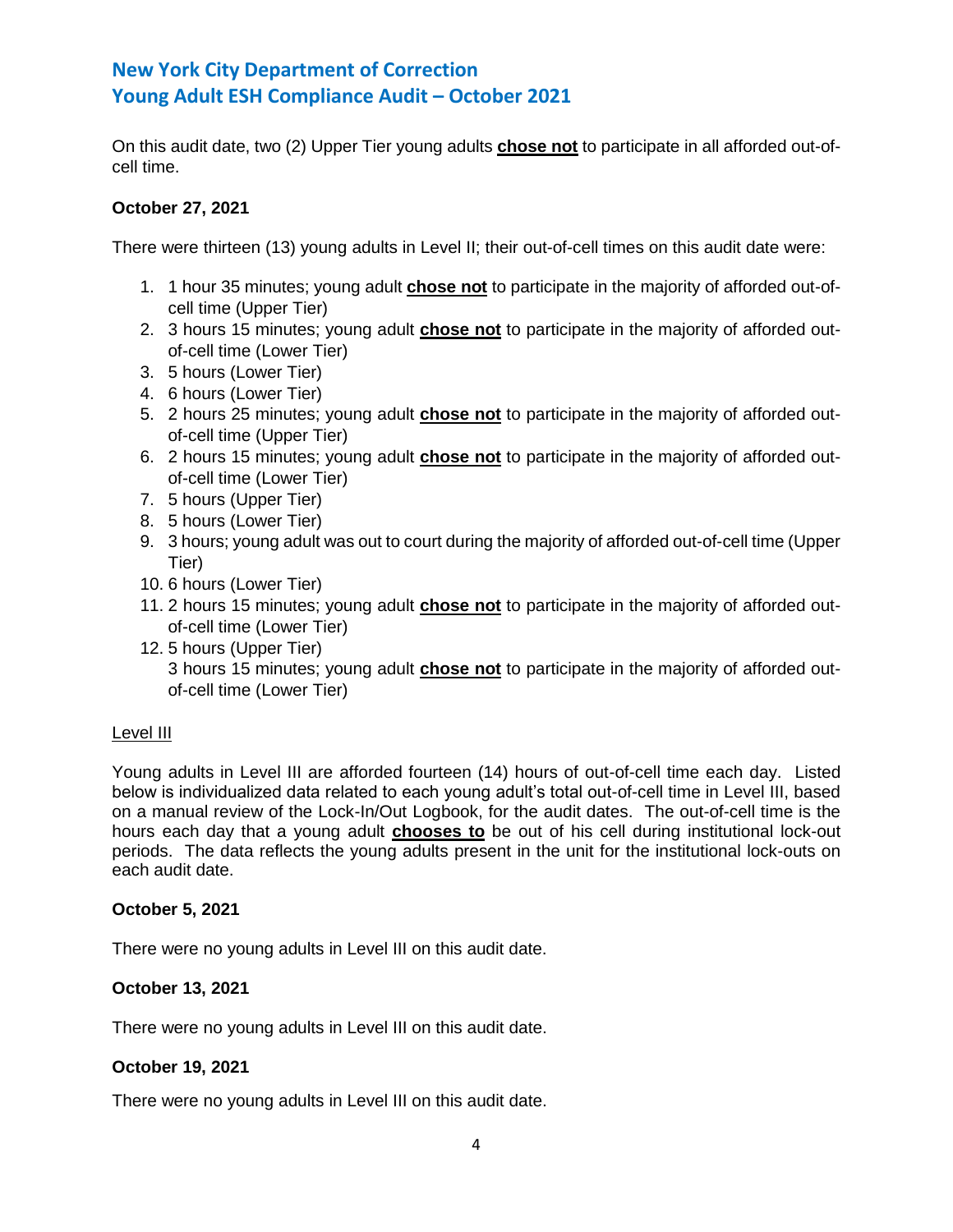## **October 27, 2021**

There were no young adults in Level III on this audit date.

### **§1-08(f) Access to Courts and Legal Services, including Law Library**

#### Law Library Coordinator

In ESH, there are four (4) Law Library Coordinators assigned to areas in which young adults were housed.<sup>1</sup> A manual review of the Law Library Logbooks indicated that the Law Library Coordinators were present in these areas to provide assistance on the four  $(4)$  days audited  $-$ October 5, 13, 19, and 27. 2

The audit was able to verify by reviewing available records that the duration of each Law Library Coordinator's time in ESH areas during the dates audited, was in compliance with the provisions of the Minimum Standards i.e., a minimum of two (2) hours. On some of the audit dates, some young adults **chose not** to request Law Library services.

Listed below is a total count of young adults housed in ESH, for each date audited, and the total number of young adults that were assisted by the Law Library Coordinators.

#### **October 5, 2021**

There were twelve (12) young adults in ESH on this audit date. Of the twelve (12) young adults, three (3) young adults **chose to** request and were provided Law Library services.

#### **October 13, 2021**

There were eleven (11) young adults in ESH on this audit date. Of the eleven (11) young adults, one (1) young adult **chose to** request and was provided Law Library services.

#### **October 19, 2021**

There were twelve (12) young adults in ESH on this audit date. Of the twelve (12) young adults, two (2) young adults **chose to** request and were provided Law Library services.

#### **October 27, 2021**

l

There were thirteen (13) young adults in ESH on this audit date. Of the thirteen (13) young adults, no young adults **chose to** request Law Library services.

 $1$  To facilitate the provision of Law Library services, within their assigned areas, Law Library Coordinators provide services to all individuals regardless of whether it is during the individual's lock-out period.

 $<sup>2</sup>$  This is evidenced by the Law Library Coordinators signing in and out of the Law Library Logbook on each of the</sup> audit dates.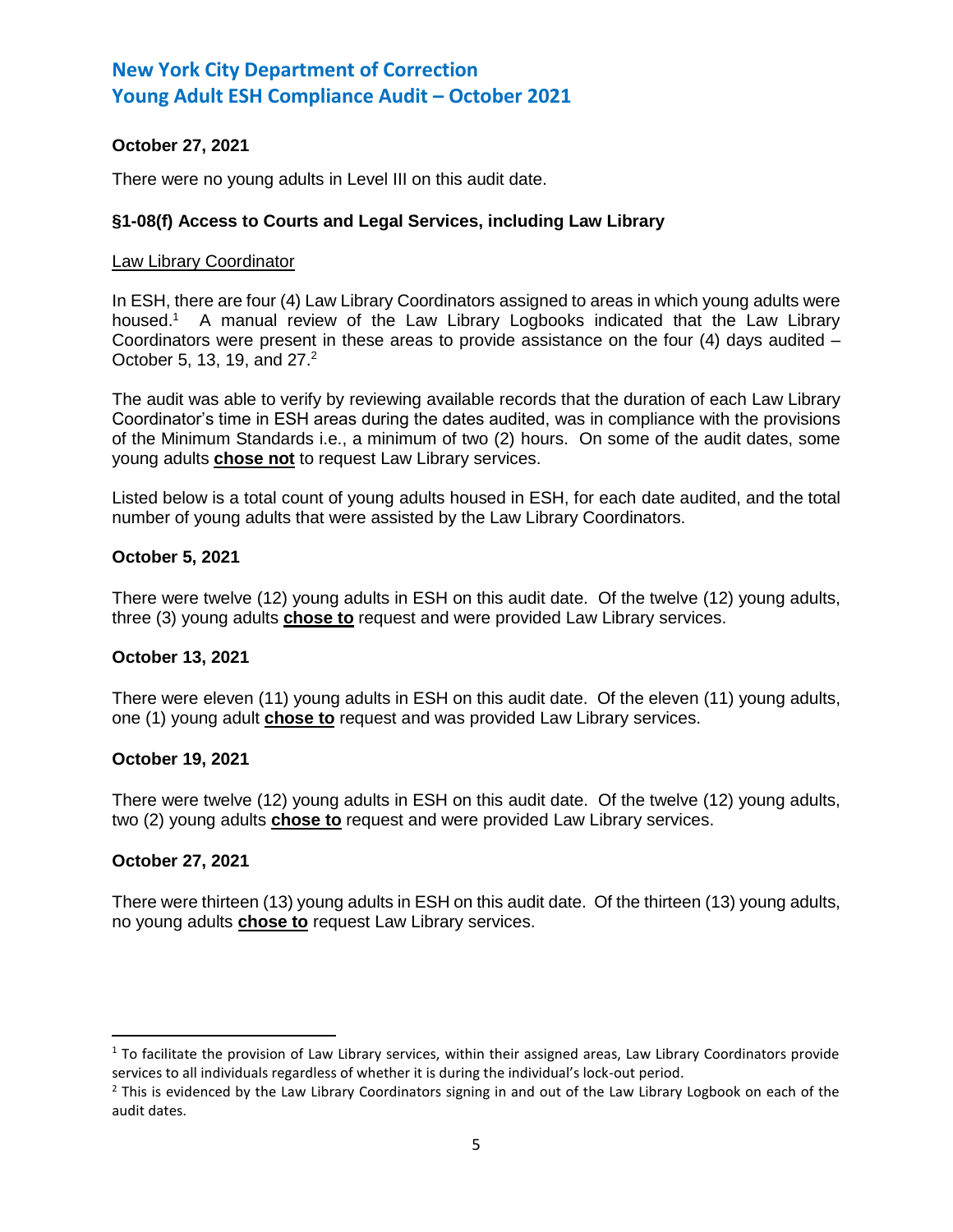### Kiosks and Typewriters

During this audit period, young adults were housed in one (1) housing area in ESH, labeled A. Young adults in ESH are provided with access to a minimum of one (1) kiosk and one (1) typewriter. On the audit dates of October 8, 15, 22, and 29, 2021, kiosks and typewriters were not available. All Law Library services are being afforded and fulfilled by the Legal Coordinators through request slips.

#### **§1-06 – Recreation**

All young adults in ESH are afforded a minimum of one (1) hour of recreation per day, seven (7) days per week in the outdoor recreation area, except in inclement weather when the indoor recreation area is used.

The audit reviewed recreational data for each of the four (4) audit dates – October 5, 13, 19, and 27, 2021 – to ascertain the total number of young adults that **chose to** participate in recreation.

#### **October 5, 2021**

There were twelve (12) young adults in ESH on this audit date. Please note the following:

- Three (3) young adults **chose to** participate in afforded recreation.
- Nine (9) young adults **chose not** to participate in afforded recreation.

#### **October 13, 2021**

There were eleven (11) young adults in ESH on this audit date. Please note the following:

• All of the eleven (11) young adults **chose not** to participate in afforded recreation.

#### **October 19, 2021**

There were twelve (12) young adults in ESH on this audit date. Please note the following:

- One (1) young adult **chose to** participate in afforded recreation.
- Eleven (11) young adults **chose not** to participate in afforded recreation.

## **October 27, 2021**

There were thirteen (13) young adults in ESH on this audit date. Please note the following:

• All of the thirteen (13) young adults **chose not** to participate in afforded recreation.

## **§ 1-02(c)(2) (Classification), Provision of Programming**

Young adults in ESH are placed in housing units exclusively with other young adults (18 to 21 years old). Young adults who are 19 to 21 years old can also be commingled in units with adults (22 years old and older). In the commingled housing areas, the provision of programming is provided to each tier separately through two programming sessions. The hours of programming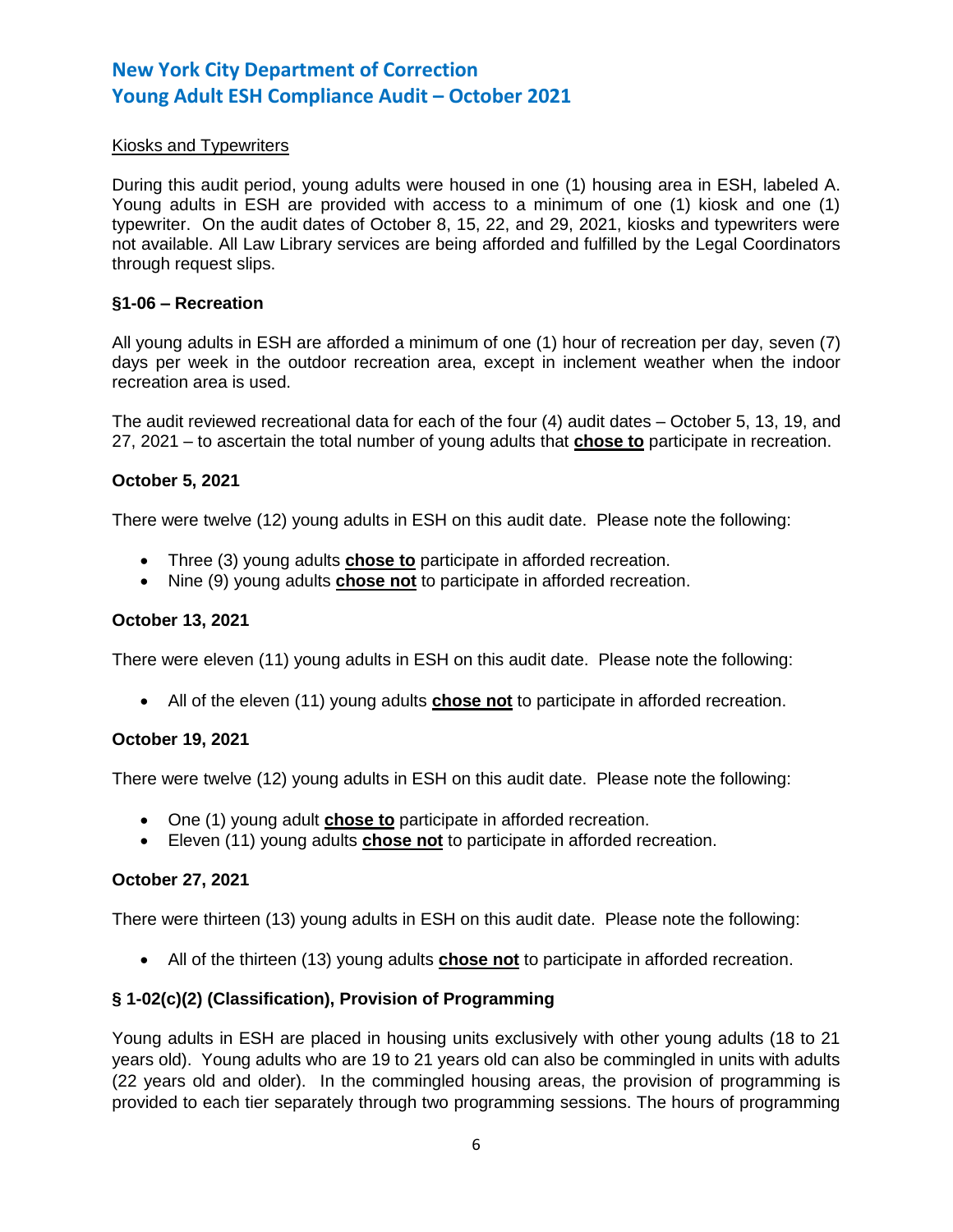afforded may vary by tier within a housing area. In the young adult exclusive housing areas within ESH, tablets are intended to be utilized in the provision of programming and offered to young adults regardless of whether it is during the individual's lock-out period. The Programs Division is in the process of rolling out the provision of tablets over the coming months. In addition, in the young adult exclusive housing areas, on days when support programming staff are present, young adults may request individualized counseling while other programming components are being held.

The audit reviewed programming attendance data on each of the four (4) dates audited to ascertain the number of programming hours offered to each young adult and the number of hours each young adult **chose to** participate in programming. Program participation hours are based on the number of hours each young adult **chooses to** participate in programming. The data reflects the young adults present in the housing area during programming on each audit date.

Please note that on any given day, a young adult may be out to court or transferred in or out of the ESH Unit. These young adults may not be included in the programming reporting. It is important to note that young adults returning from court during programming hours are offered the opportunity to participate in programming upon their return.

Listed below are the numbers of programming hours offered and participated based on housing areas and their assigned levels.

#### **October 5, 2021**

On this audit date, in-person programming was offered to the young adults housed within the one (1) young adult ESH housing area, labeled A.

- $\div$  A: Level II There were twelve (12) young adults housed in this area. They were offered in-person programming in the morning and afternoon sessions. Four (4) young adults **chose not** to participate in in-person programming. The remaining eight (8) young adults **chose to** participate in in-person programming and their total participation times for inperson programming were as follows:
	- 1. Young adult participation: 10 minutes
	- 2. Young adult participation: 10 minutes
	- 3. Young adult participation: 10 minutes
	- 4. Young adult participation: 20 minutes
	- 5. Young adult participation: 10 minutes
	- 6. Young adult participation: 10 minutes
	- 7. Young adult participation: 10 minutes
	- 8. Young adult participation: 10 minutes

#### **October 13, 2021**

On this audit date, in-person programming was offered to the young adults housed within the one (1) young adult ESH housing area, labeled A.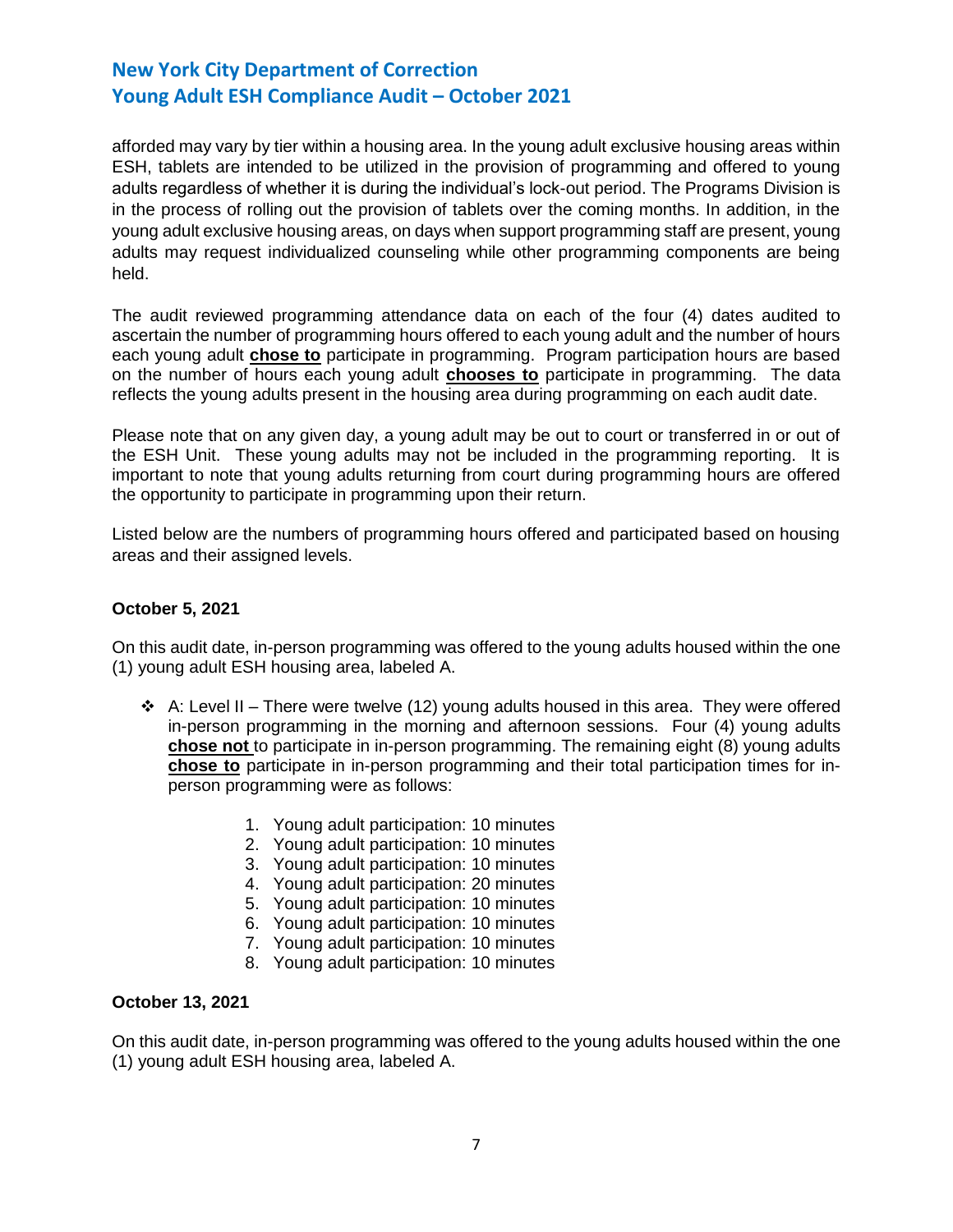- ❖ A: Level II There were eleven (11) young adults housed in this area. Two (2) young adults were in court during afforded in-person programming. One (1) young adult was out to medical during afforded in-person programming. The remaining eight (8) young adults chose to participate in in-person programming and their total participation times for inperson programming were as follows:
	- 1. Young adult participation: 15 minutes
	- 2. Young adult participation: 30 minutes
	- 3. Young adult participation: 15 minutes
	- 4. Young adult participation: 15 minutes
	- 5. Young adult participation: 30 minutes
	- 6. Young adult participation: 10 minutes
	- 7. Young adult participation: 15 minutes
	- 8. Young adult participation: 15 minutes

#### **October 19, 2021**

On this audit date, in-person programming was offered to the young adults housed within the one (1) young adult ESH housing area, labeled A.

- ❖ A: Level II There were twelve (12) young adults housed in this area.
	- Tier 1 There were five (5) young adults housed on this tier. They were offered inperson programming in the morning session. Two (2) young adults **chose not** to participate in in-person programming. The remaining three (3) young adults **chose to** participate in in-person programming and their total participation times for in-person programming were as follows:
		- 1. Young adult participation: 10 minutes
		- 2. Young adult participation: 30 minutes
		- 3. Young adult participation: 10 minutes
	- Tier 2 There were seven (7) young adults housed on this tier. No in-person programming was offered in the afternoon session due to security concerns.

#### **October 27, 2021**

On this audit date, in-person programming was offered to the young adults housed within the one (1) young adult ESH housing area, labeled A.

- $\div$  A: Level II There were thirteen (13) young adults housed in this area. They were offered in-person programming in the morning and afternoon sessions. Three (3) young adults **chose not** to participate in in-person programming. One (1) young adult was out to court during afforded in-person programming. The remaining nine (9) young adults **chose to** participate in in-person programming and their total participation times for in-person programming were as follows:
	- 1. Young adult participation: 10 minutes
	- 2. Young adult participation: 10 minutes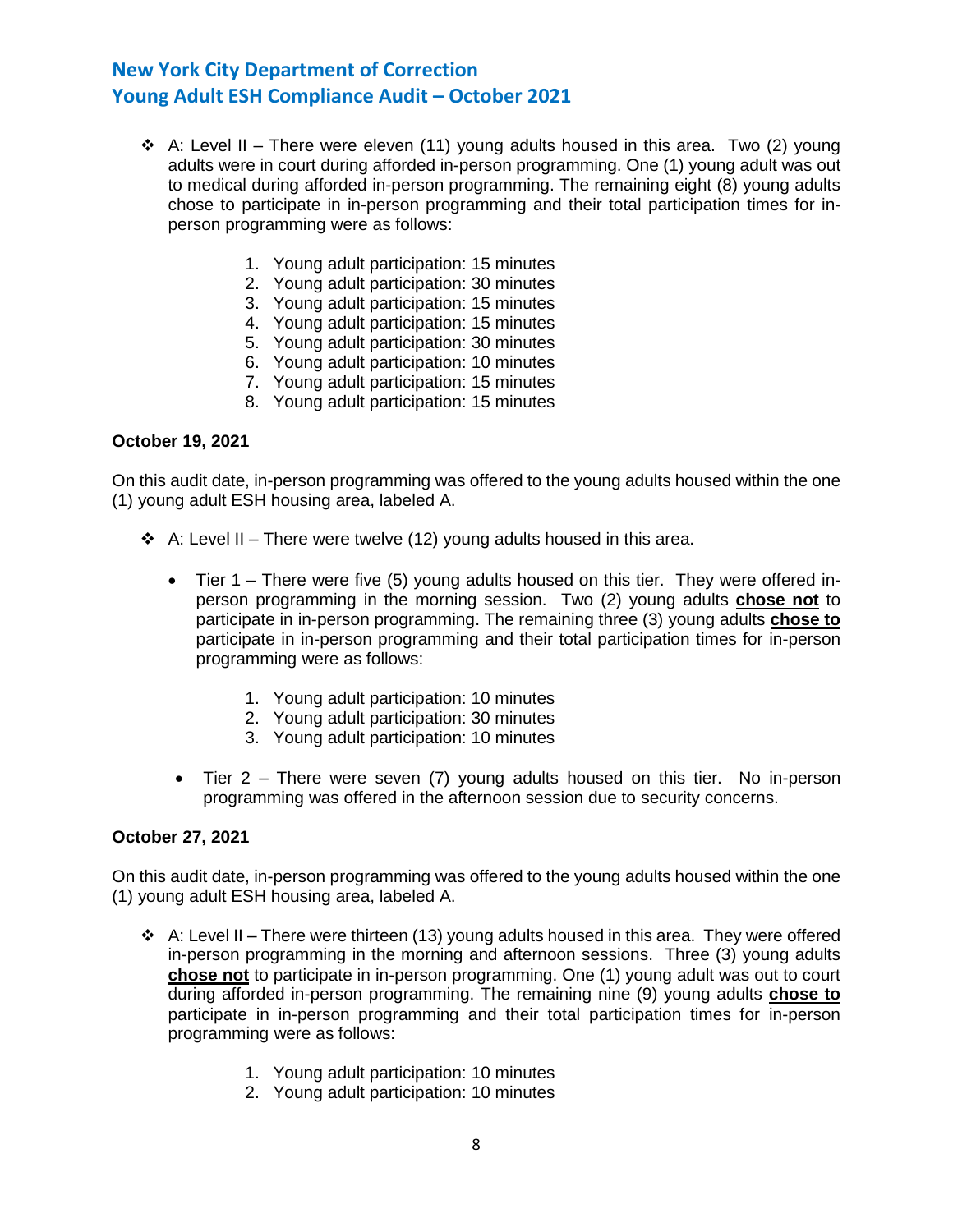- 3. Young adult participation: 10 minutes
- 4. Young adult participation: 10 minutes
- 5. Young adult participation: 10 minutes
- 6. Young adult participation: 20 minutes
- 7. Young adult participation: 10 minutes
- 8. Young adult participation: 10 minutes
- 9. Young adult participation: 10 minutes

#### **Education**

The NYC Department of Education offers educational services to all young adults in ESH. A young adult can enroll in educational services by completing and submitting the "Request for Educational Services" form upon admission. In addition, a young adult can enroll in educational services by completing the aforementioned form and submitting it to any Program's Division office in the facility after admission. Eligible young adults are provided educational services Monday through Friday, for a minimum of three (3) hours of instruction per day. Classroom instruction is provided both in the morning and afternoon.

The NYC Department of Education and United Federation of Teachers conducted an inspection of the ventilation system in the Secure Unit on September 24, 2021 before making arrangements to resume in-person educational services for ESH on October 18, 2021. Subsequently, there were no educational services offered on October 5 and 13, 2021. For the remaining audit dates – October 19 and 27, 2021, the audit reviewed educational data to ascertain the total number of young adults brought to school, as well as the time that each young adult arrived at school and the time each young adult departed school.

## **October 5, 2021**

There were twelve (12) young adults in ESH on this audit date. No school was scheduled on this audit date.

#### **October 13, 2021**

There were eleven (11) young adults in ESH on this audit date. No school was scheduled on this audit date.

#### **October 19, 2021**

There were twelve (12) young adults in ESH on this audit date. On this audit date, open enrollment for educational services was offered and all twelve (12) young adults **chose not** to participate.

#### **October 27, 2021**

There were thirteen (13) young adults in ESH on this audit date. Of the thirteen (13) young adults, four (4) young adults were enrolled in educational services. The arrival and departure times for those present on this audit date were:

1. Arrived 9:30 am / Departed 10:00 am